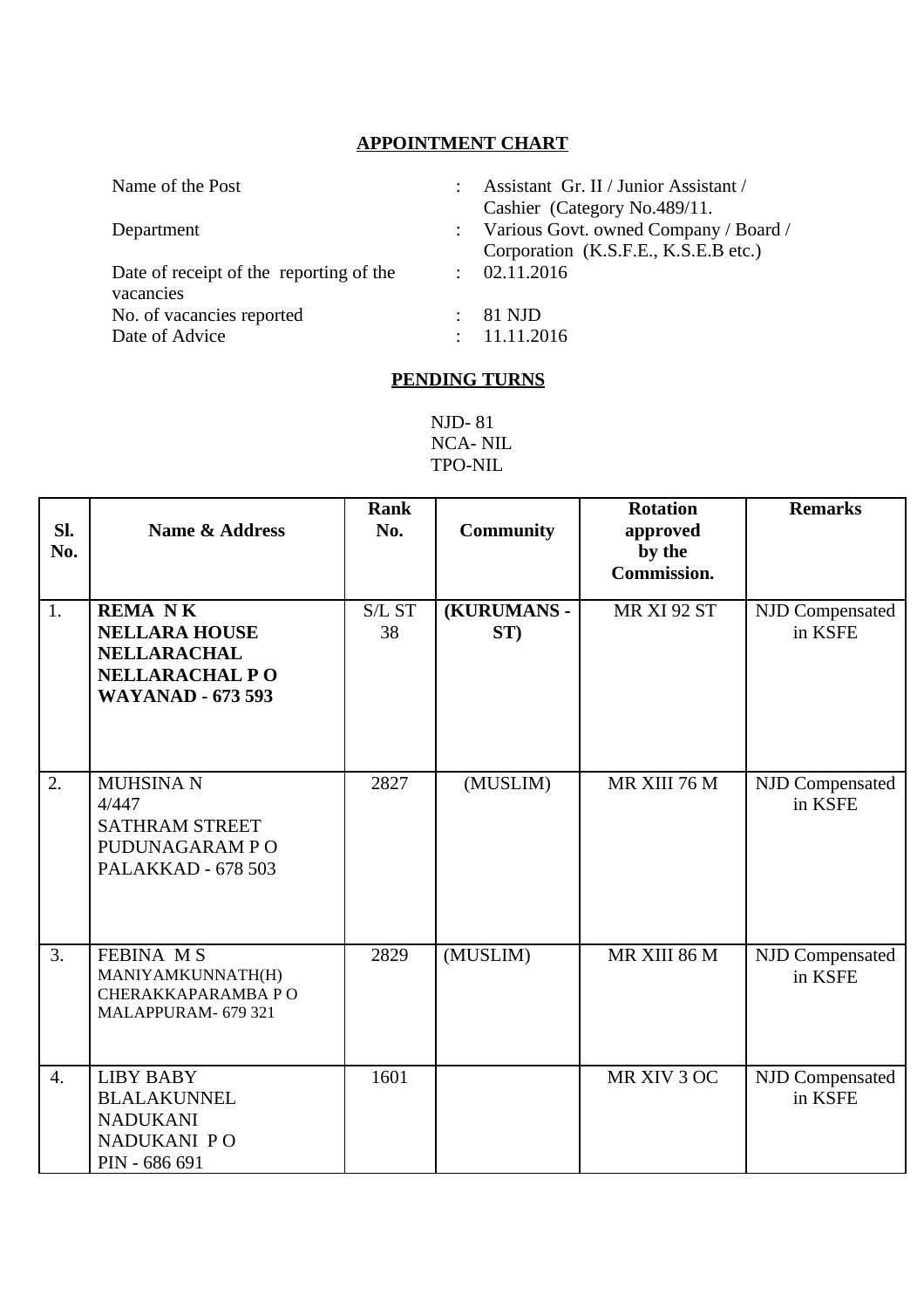| 5.  | <b>SHINY BENZIGER</b><br><b>VIJAYA BHAVAN</b><br><b>KUNDARA</b><br>VELLIMON WEST PO<br>KOLLAM - 691 511                                | 3186         | (LATIN<br>CATHOLICS) | MR XIV 8 LC/AI | NJD Compensated<br>in KSFE |
|-----|----------------------------------------------------------------------------------------------------------------------------------------|--------------|----------------------|----------------|----------------------------|
| 6.  | <b>SUMA M</b><br>PUZHAKKAL HOUSE<br><b>ARIYALLUR PO</b><br><b>ARIYALLUR</b><br>MALAPPURAM - 676 312                                    | 1619         | (THIYYA)             | MR XIV 14 E    | NJD Compensated<br>in KSFE |
| 7.  | <b>MANU MS</b><br><b>MANU BHAVAN</b><br><b>KOLIYACODE</b><br>KOLIYACODE PO<br>TRIVANDRUM- 695 607                                      | 1604         |                      | MR XIV 15 OC   | NJD Compensated<br>in KSFE |
| 8.  | MANEESH M<br>ORUPLAVIL<br><b>PUTHENVEEDU</b><br><b>MARU SOUTH</b><br><b>ALUMKADAVU PO</b><br><b>KARUNAGAPPALLY</b><br>KOLLAM - 690 573 | 1605         |                      | MR XIV17 OC    | NJD Compensated<br>in KSFE |
| 9.  | <b>VINEETH V K</b><br>VATTAMKANDY HO<br><b>KURUVANGAD</b><br><b>KOYILANDI</b><br>KOZHIKODE - 673 620                                   | 1606         |                      | MR XIV 65 OC   | NJD Compensated<br>in KSFE |
| 10. | <b>RATHEESH KUMAR R</b><br>MANAVILA THEKKATHIL<br><b>MALIBHAGOM</b><br><b>CHAVARA SOUTH PO</b><br>KOLLAM - 691 584                     | 1608         |                      | MR XIV71 OC    | NJD Compensated<br>in KSFE |
| 11. | NISHA KS<br><b>RESMI</b><br>PATTOOR PO<br>ALAPUZHA - 690 529                                                                           | S/L SC<br>38 | (THANDAN -<br>SC)    | MR XIV 72 SC   | NJD Compensated<br>in KSFE |
| 12. | SOUMYA R<br>RARAMPARAMBATH(H)<br>KANNIPARAMBA (P.O)<br>CALICUT - 673 661                                                               | 1609         |                      | MR XIV 75 OC   | NJD Compensated<br>in KSFE |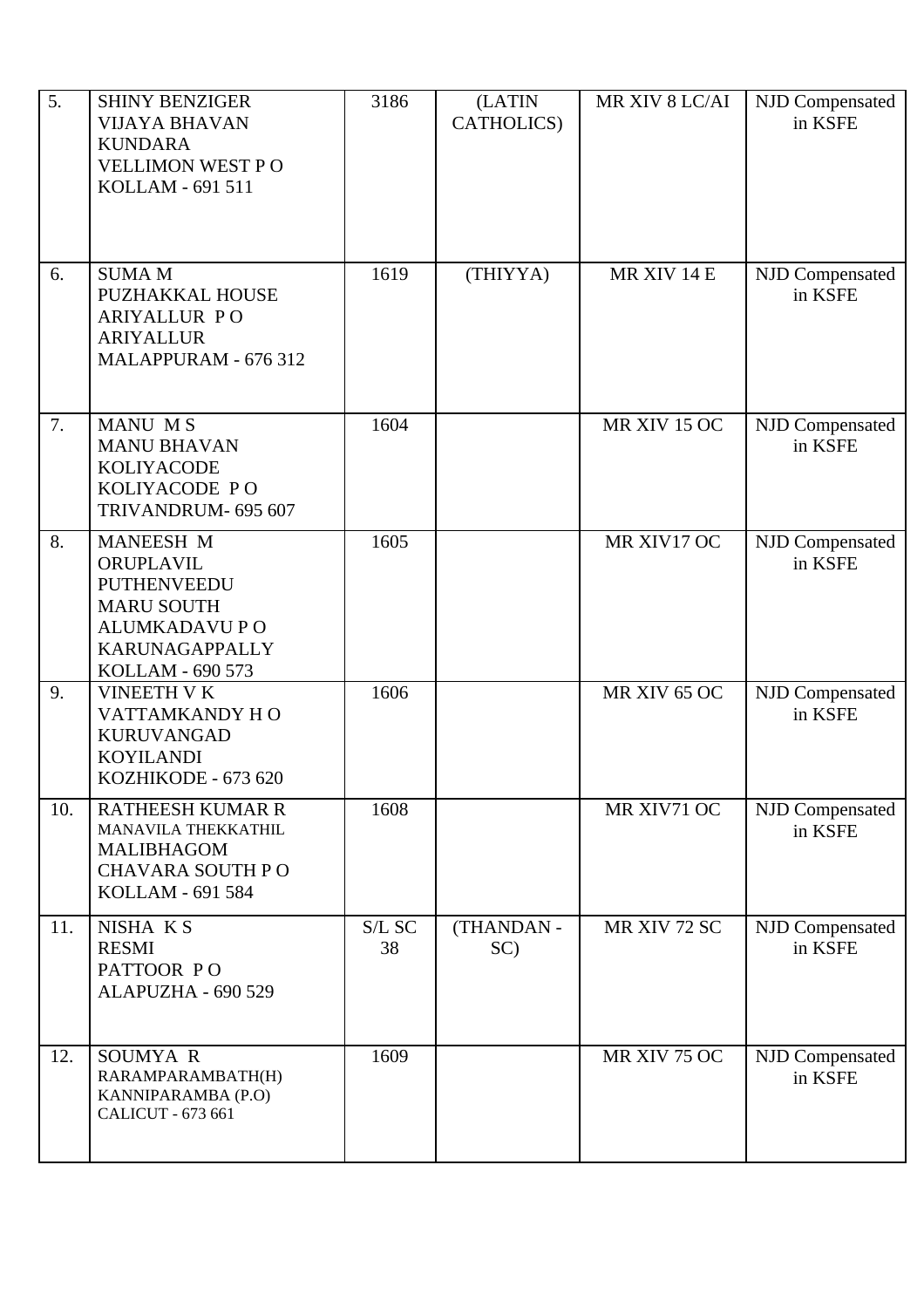| 13. | ABOOBACKER SIDHEEQ M<br><b>MACHINGAL</b><br><b>OTTATHARA</b><br>KODUR POST<br>MALAPPURAM - 676 504                                                   | 2833                     | <b>MUSLIM</b> | MR XIV 76 M   | NJD Compensated<br>in KSFE |
|-----|------------------------------------------------------------------------------------------------------------------------------------------------------|--------------------------|---------------|---------------|----------------------------|
| 14. | KANCHANA P<br><b>SREERAMAM</b><br>CHEPPAI KOTTAM(NR)<br>PEROOL SOUTH<br>M M BAZAR (PO)<br><b>KANNUR - 670 306</b>                                    | 1611                     |               | MR XIV 77 OC  | NJD Compensated<br>in KSFE |
| 15. | <b>REMYA M NAIR</b><br><b>SREENILAYAM</b><br><b>KALLAR</b><br><b>MALAKALLU (PO)</b><br>KASARAGOD - 671 532                                           | 1612                     |               | MR XIV 83 OC  | NJD Compensated<br>in KSFE |
| 16. | SHYNI CT<br>THATTAKATHU HOUSE<br><b>THANIPADAM</b><br><b>MANNAMPO</b><br>ERNAKULAM - 683 520                                                         | S/L SC<br>39             | (PULAYA-SC)   | MR XIV 84 SC  | NJD Compensated<br>in KSFE |
| 17. | <b>BINULAL S</b><br>KALLUVILAKATHU<br><b>VEEDU</b><br><b>KARIMANKULAM</b><br>$S.R.A - 69$<br>VATTIYOORKAVU P O<br>TRIVANDRUM-695 013                 | 1616                     |               | MR XIV 87 OC  | NJD Compensated<br>in KSFE |
| 18. | DEEPTHEESH A V<br>AMBALATHINKAL<br>HOUSE NO. 52 A<br><b>ILLIKKAPADI</b><br>THOTTUNKARA LANE<br><b>MARANA ROAD</b><br>EROOR (PO)<br>ERNAKULAM-682 306 | PH<br><b>BLIND</b><br>27 |               | 1433 PH BLIND | NJD Compensated<br>in KSFE |
| 19. | SIJI LB<br><b>MOHANAVILASAM</b><br><b>VAYYANAM</b><br>PIN - 691 533                                                                                  | 1620                     | (EZHAVA)      | MR XIV 91 OC  | NJD Compensated<br>in KSFE |
| 20. | AMBIKA KK<br>KAICKAL H<br><b>METHOTTY</b><br><b>THODUPUZHA</b><br>KOOVAKKANDAM PO<br><b>IDUKKI - 685 588</b>                                         | S/L ST<br>39             | (URALY - ST)  | MR XIV 92 ST  | NJD Compensated<br>in KSFE |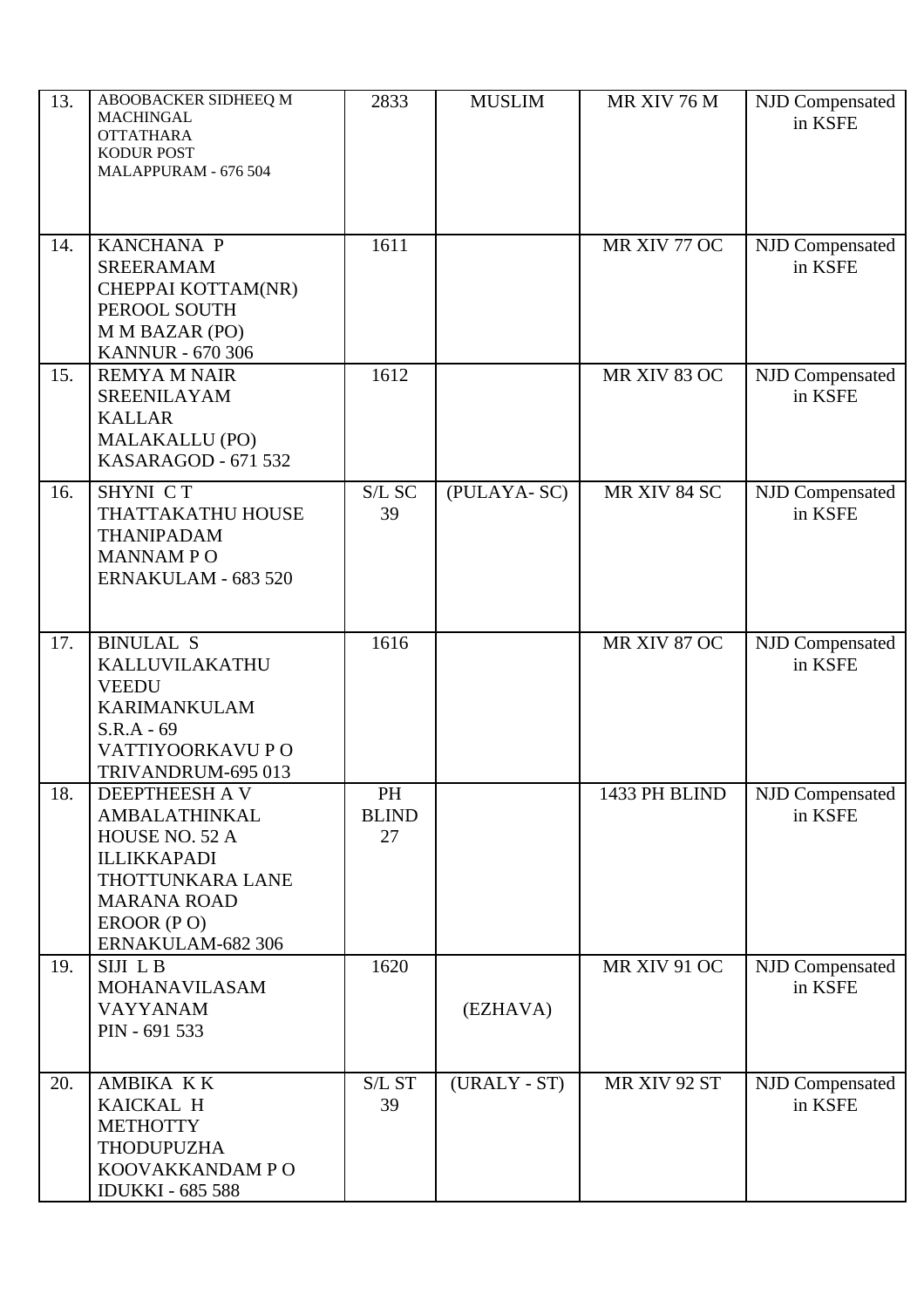| 21. | <b>ARNOLD RAJ N D</b><br><b>RAJ NIVAS</b><br>PALLIMUKKU<br>PEYAD PO<br>TRIVANDRUM-695 573                                    | 3298         | (LATIN<br>CATHOLICS)  | MR XIV 94 LC/AI    | NJD Compensated<br>in KSFE |
|-----|------------------------------------------------------------------------------------------------------------------------------|--------------|-----------------------|--------------------|----------------------------|
| 22. | <b>ABDUL AZEES K S</b><br><b>KALAMKODE HOUSE</b><br><b>MANNUR</b><br>PALAKKAD - 678 642                                      | 2844         | (MAPPILA)             | MR XIV 96 M        | NJD Compensated<br>in KSFE |
| 23. | <b>BIJI AA</b><br><b>KRISHNAPRABHA</b><br>PLOT NO 53<br><b>VIDYUTH NAGAR</b><br>PALAKKAD POST<br>PIN - 678 001               | 1622         | (EZHAVA)              | MR XV 2 E          | NJD Compensated<br>in KSFE |
| 24. | <b>JAYACHANDRAN R</b><br><b>R R HOUSE</b><br><b>THANNIVILA</b><br>VEDIVECHACOVIL PO<br><b>BALARAMAPURAM</b><br>PIN - 695 501 | S/L SC<br>40 | (PARAVAN-<br>SC)      | MR XV 4 SC         | NJD Compensated<br>in KSFE |
| 25. | SANTHI J<br>MADATHIKULANGARA-<br><b>HOUSE</b><br>MADATHUMPADY<br>P O MADATHUMPADY<br>PIN - 680 733                           | 1621         |                       | MR XV 5 OC         | NJD Compensated<br>in KSFE |
| 26. | BEENA M<br>NANTHIYATTU KUTTIYIL<br>SOUTH MYNAGAPPALLY<br>SOUTH MYNAGAPPALLY PO<br>PIN - 690 519                              | 3300         | (LATIN)<br>CATHOLICS) | MR XV 8 LC/AI      | NJD Compensated<br>in KSFE |
| 27. | <b>SUMATHI S</b><br><b>W/O CHANDRAN D</b><br>NELICHAMKODE<br>ETHANUR (PO)<br>PALAKKAD- 678 502                               | S/L SC<br>41 | (CHERUMAN -<br>SC)    | <b>MR XV 12 SC</b> | NJD Compensated<br>in KSFE |
| 28. | <b>RASHID KM</b><br>KOROTH MEETHAL HOUSE<br><b>ORAVIL</b><br><b>NADUVANNUR</b><br><b>ORAVIL POST</b><br>KOZHIKODE- 673 614   | 2853         | <b>MAPPILA</b>        | <b>MR XV 16 M</b>  | NJD Compensated<br>in KSFE |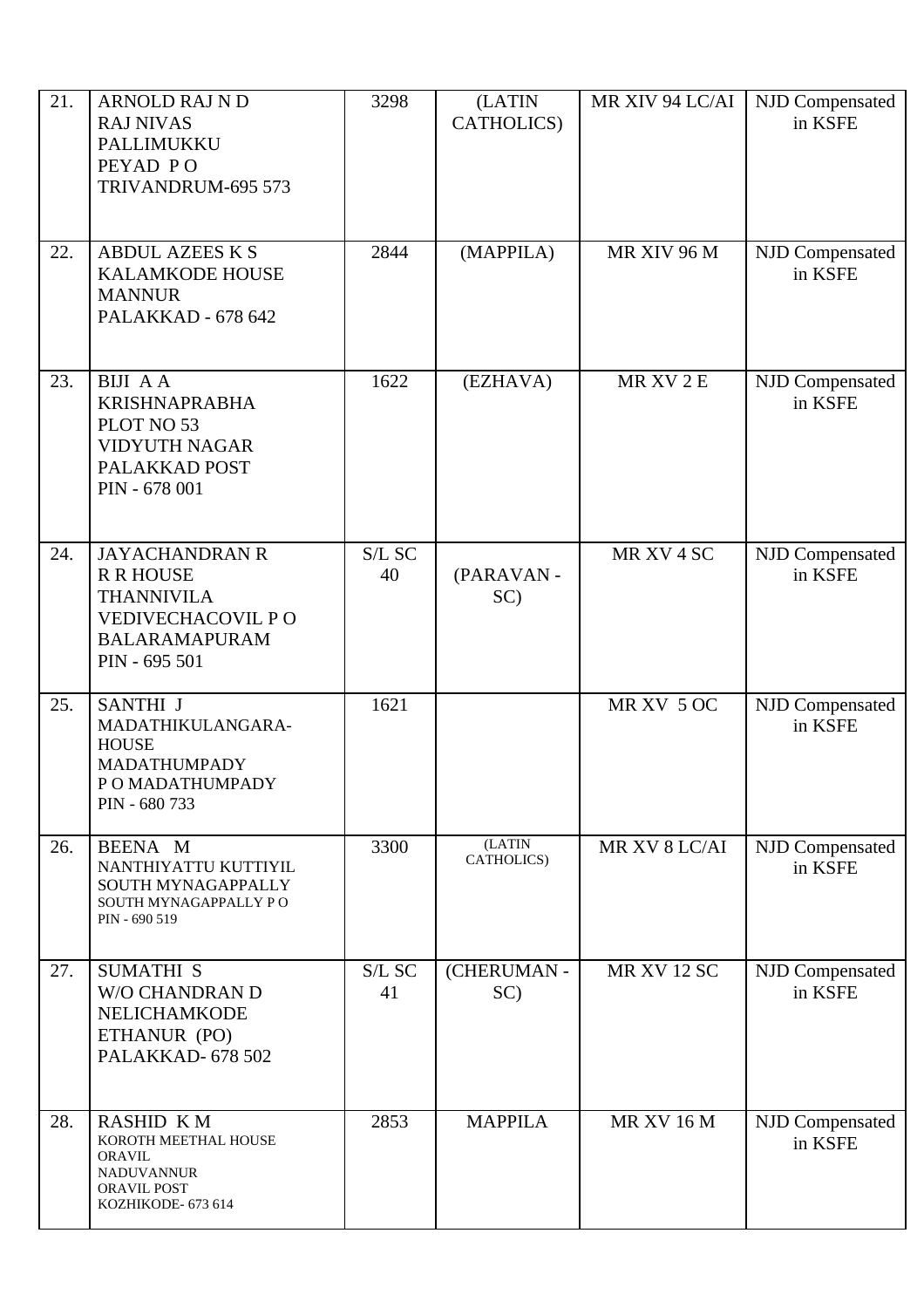| 29. | <b>ASUHARUN NISA A</b><br><b>CRESCENT VILLA</b><br>ADHICHANKADAVU<br><b>POOVAR</b><br>POOVAR PO<br>TRIVANDRUM- 695 525      | 2856         | <b>MUSLIM</b>      | <b>MR XV 26 M</b>  | NJD Compensated<br>in KSFE |
|-----|-----------------------------------------------------------------------------------------------------------------------------|--------------|--------------------|--------------------|----------------------------|
| 30. | <b>VARSHAM</b><br><b>JYOTHIS</b><br>PAREKKAT HOUSE<br>PERUMBILLISSERY<br>POOTHARAKAL PO<br><b>THRISSUR - 680 561</b>        | 1625         |                    | <b>MR XV 27 OC</b> | NJD Compensated<br>in KSFE |
| 31. | SANGEETHA K<br>KOCHUTHUNDIL-<br>THEKKATHIL<br><b>ERUMAKUZHY</b><br>NOORANADU PO<br><b>MAVELIKARA</b><br>ALAPPUZHA - 690 504 | 1626         | (EZHAVA)           | <b>MR XV 28 E</b>  | NJD Compensated<br>in KSFE |
| 32. | <b>SMIJA MK</b><br>MADATHINGAL HOUSE<br><b>HASHMI NAGAR</b><br><b>KODANNUR - 680 563</b>                                    | S/L SC<br>42 | (VETTUVAN -<br>SC) | <b>MR XV 32 SC</b> | NJD Compensated<br>in KSFE |
| 33. | <b>RANIK</b><br><b>GEETHALAYAM</b><br><b>AKKAL</b><br>EDAPPALLYKOTTA PO<br>KOLLAM - 691 583                                 | 1627         |                    | <b>MR XV 33 OC</b> | NJD Compensated<br>in KSFE |
| 34. | <b>SHYNI T</b><br>P T NIVAS<br><b>KOTTAPURAM</b><br>PARAVUR PO<br>KOLLAM - 691 301                                          | 1628         |                    | <b>MR XV 35 OC</b> | NJD Compensated<br>in KSFE |
| 35. | <b>SHANI S</b><br>334, SAUHRIDHA NAGAR<br>THEKKEVILA PO<br>KOLLAM - 691 016                                                 | 1633         | (EZHAVA)           | <b>MR XV 42 E</b>  | NJD Compensated<br>in KSFE |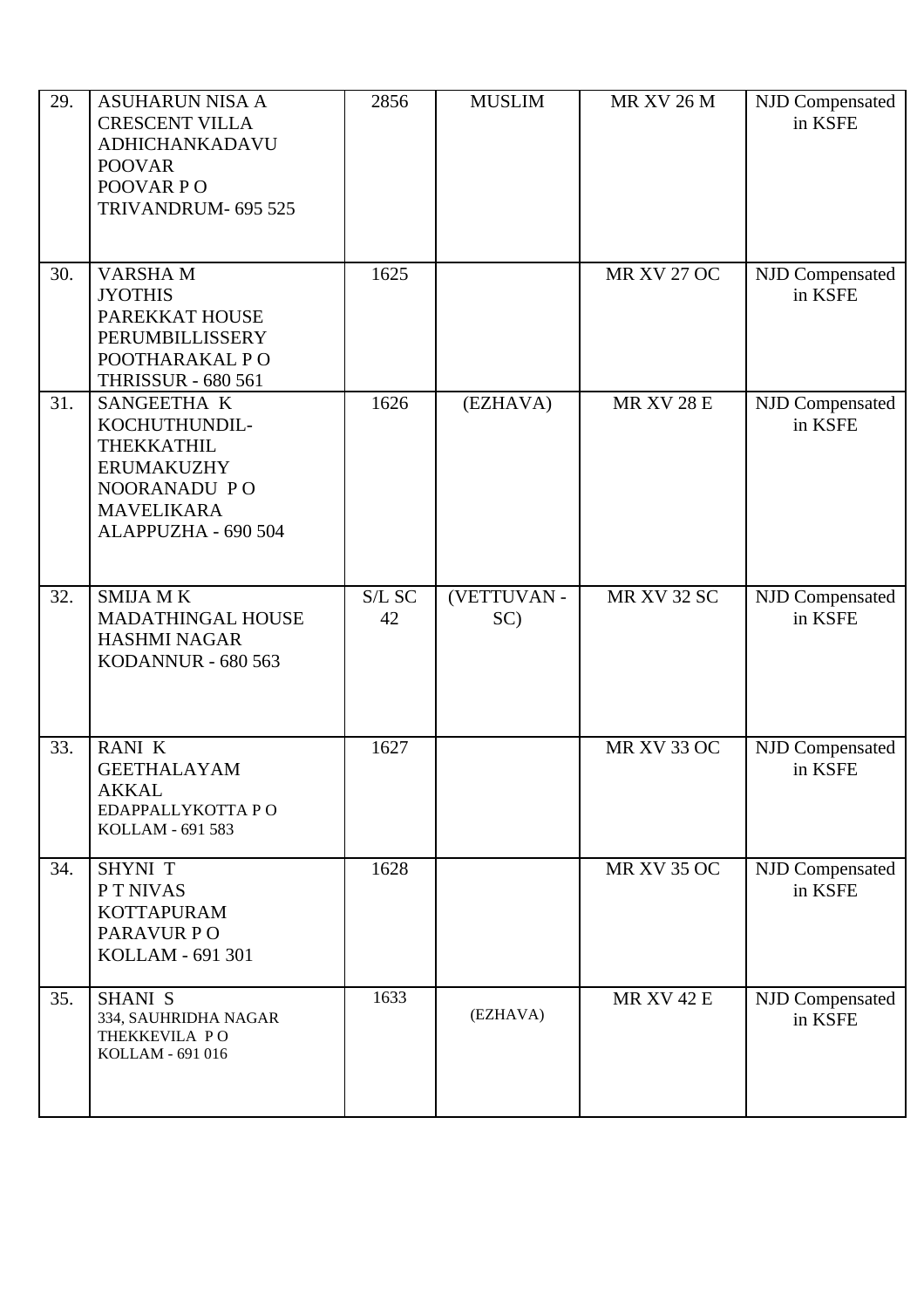| 36. | <b>REJEEV JS</b><br><b>SREE VISAKH</b><br><b>SASTHA NAGAR</b><br><b>KOTTAPURAM</b><br>KOLLODE PO<br>MALAYINKEEZH (VIA)<br>TRIVANDRUM-695 571 | 1629 |               | <b>MR XV 43 OC</b> | NJD Compensated<br>in KSFE |
|-----|----------------------------------------------------------------------------------------------------------------------------------------------|------|---------------|--------------------|----------------------------|
| 37. | <b>MANESH KUMAR ON</b><br><b>OLETTU HOUSE</b><br><b>CHAMPAKARA</b><br>CHAMPAKARA PO<br>KOTTAYAM - 686 540                                    | 1630 |               | <b>MR XV 55 OC</b> | NJD Compensated<br>in KSFE |
| 38. | <b>SHAHANA M J</b><br>KOLLAMURI HOUSE<br><b>MAY FIRST ROAD</b><br><b>THAMMANAM</b><br>KOCHI - 682 032                                        | 2865 | (MUSLIM)      | <b>MR XV 56 M</b>  | NJD Compensated<br>in KSFE |
| 39. | <b>BINDHU KRISHNA TO</b><br>TC-49/1692<br><b>SREE KAMARAJ NAGAR</b><br><b>THAMALAM</b><br>POOJAPPURA PO<br>TRIVANDRUM- 695 012               | 2491 | (HINDU NADAR) | MR XV 60 HN        | NJD Compensated<br>in KSFE |
| 40. | <b>CHITHRA K</b><br>THOTTATHIL VEEDU<br><b>ARAYIL</b><br>PAKALKURI PO<br><b>TRIVANDRUM POST</b><br>PIN - 695 604                             | 1631 |               | <b>MR XV 61 OC</b> | NJD Compensated<br>in KSFE |
| 41. | <b>SUNITHA KUMARI S</b><br><b>KUNNIL VEEDU</b><br><b>MEENADU</b><br>NEDUNGOLAM PO<br>KOLLAM - 691 334                                        | 1632 |               | <b>MR XV 65 OC</b> | NJD Compensated<br>in KSFE |
| 42. | THAZNI TN<br>THAYIL HOUSE<br><b>EDAVANKAD</b><br>EDAVANKAD PO<br>PIN - 682 502                                                               | 2869 | (MUSLIM)      | <b>MR XV 66 M</b>  | NJD Compensated<br>in KSFE |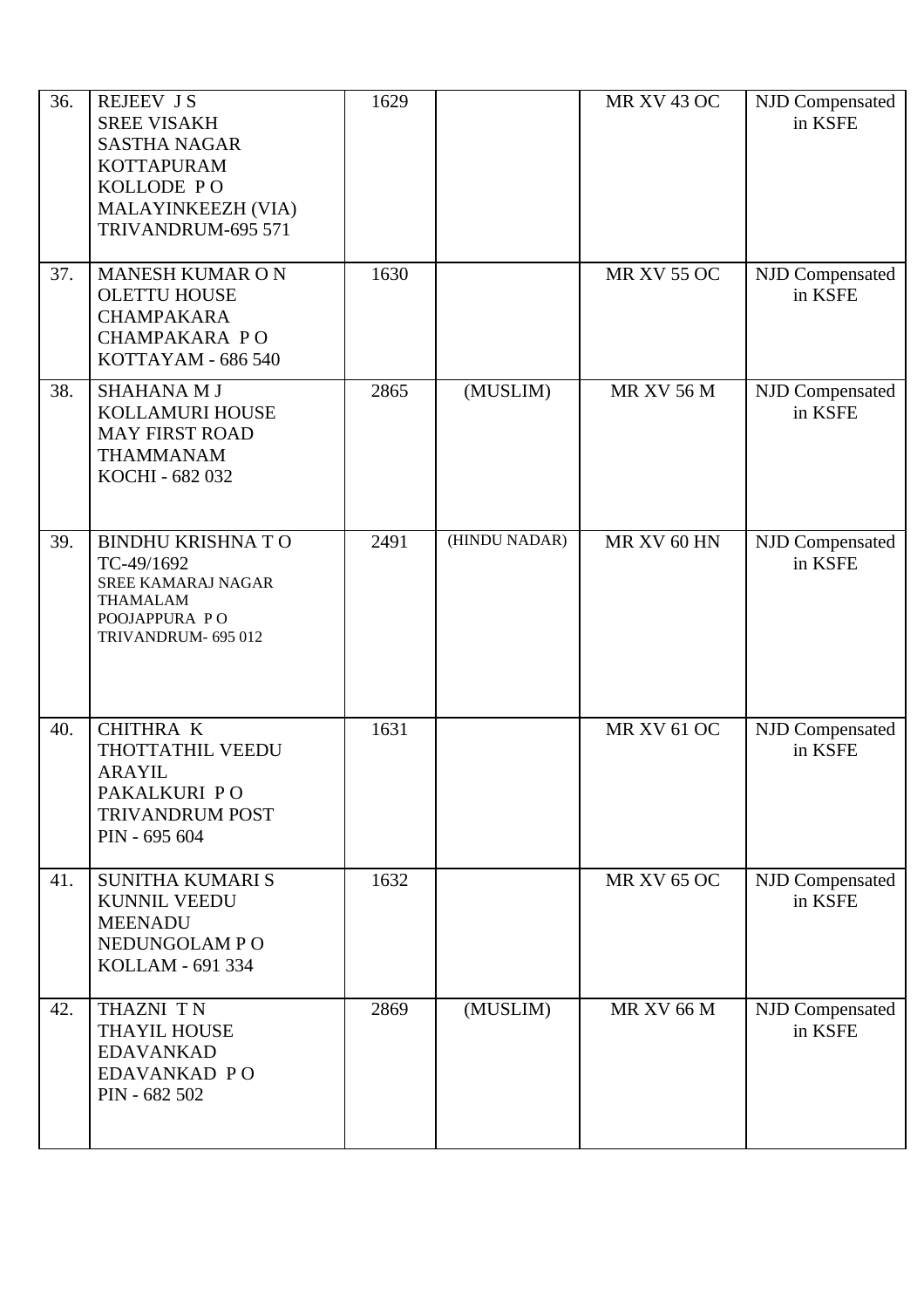| 43. | <b>DELEENA DENNIES</b><br><b>FELIX DALE</b><br>PUTHEN VEEDU THOPPU<br>VADAKKUMBHAGAM<br><b>ERAVIPURAM</b><br>ERAVIPURAM PO<br>KOLLAM - 691 011 | 3311                     | (LATIN<br>CATHOLICS) | MR XV 68 LC/AI     | NJD Compensated<br>in KSFE |
|-----|------------------------------------------------------------------------------------------------------------------------------------------------|--------------------------|----------------------|--------------------|----------------------------|
| 44. | SIBNA AS<br><b>S S MANZIL</b><br><b>KUMMIL</b><br>KUMMIL PO<br><b>KADAKKAL</b><br>KOLLAM - 691 536                                             | 2874                     | (MUSLIM)             | <b>MR XV 76 M</b>  | NJD Compensated<br>in KSFE |
| 45. | SHEEBA KUMARI MO<br>ANOOR KIZHAKKATHIL<br><b>ERAVICHIRA EAST</b><br>SOORANAD PO<br>KOLLAM - 690 522                                            | 1634                     |                      | MR XV 77 OC        | NJD Compensated<br>in KSFE |
| 46. | SOODA BEEVI S<br><b>SOODA MANZIL</b><br>VALIYAKADU<br>NAGAROOR PO<br>KILIMANOOR (VIA)<br><b>TRIVANDRUM POST</b><br>PIN - 695 618               | 2929                     | (MUSLIM)             | <b>MR XV 80 M</b>  | NJD Compensated<br>in KSFE |
| 47. | ANJU CS<br>CHITHRALAYAM<br>PARIPPALLY<br>KOLLAM - 691 574                                                                                      | 1635                     | (EZHAVA)             | <b>MR XV 83 OC</b> | NJD Compensated<br>in KSFE |
| 48. | <b>SEBIN JOY</b><br><b>OORATHUMKUDY</b><br><b>KRARIYELY</b><br>ERNAKULAM - 683 555                                                             | PH<br><b>BLIND</b><br>28 |                      | 1533 PH BLIND      | NJD Compensated<br>in KSFE |
| 49. | PREETHA RAJAN<br>PRASANTHI<br><b>CHIRAKKARA</b><br>CHIRAKKARA PO<br>KOLLAM - 691 578                                                           | 1636                     |                      | <b>MR XV 89 OC</b> | NJD Compensated<br>in KSFE |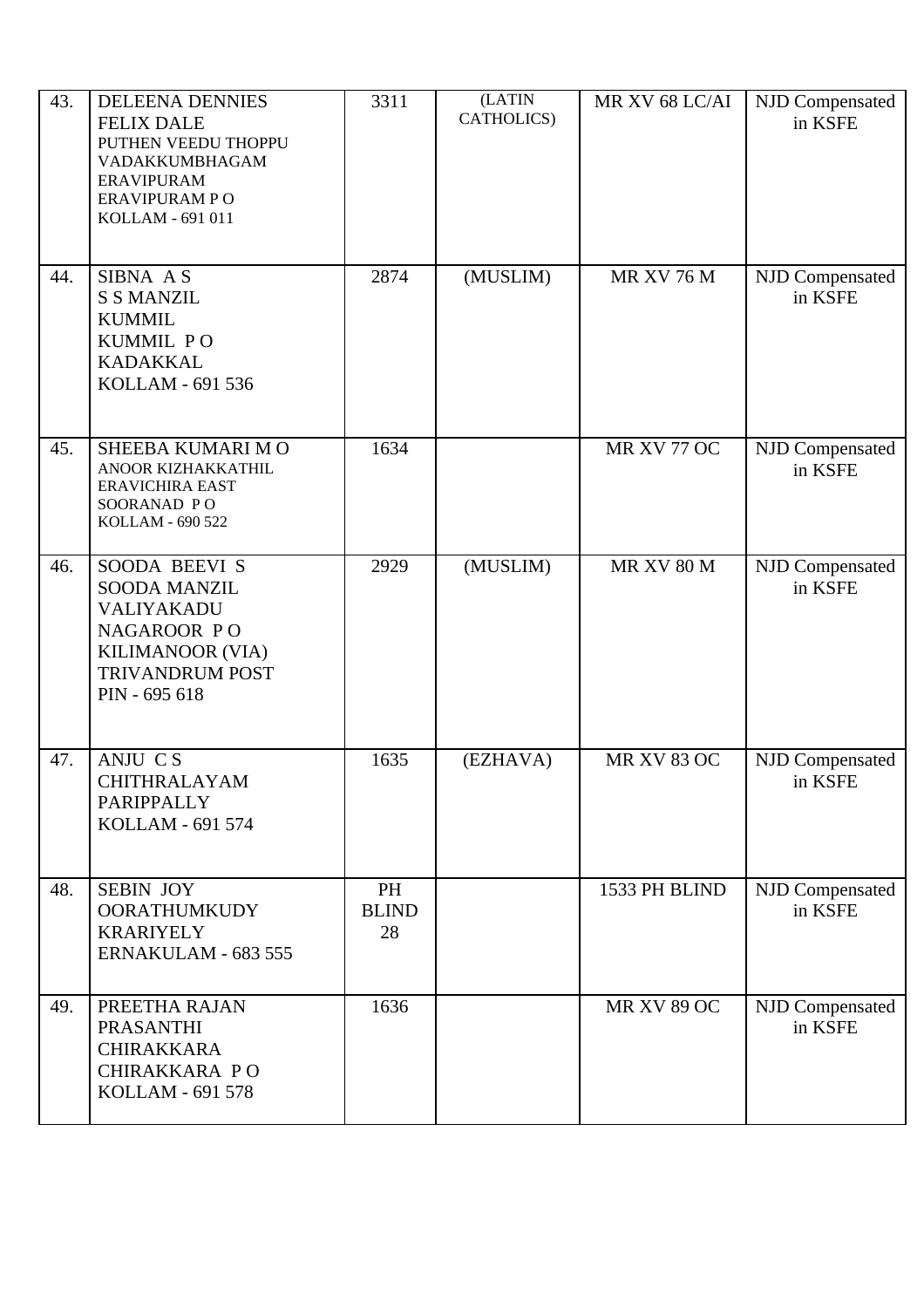| 50. | JISHI VV<br>ARAYAKKOOL<br>MEPPAYIL POST<br>KOZHIKODE-673 104                                                                                  | 1638 | (SALIYA -<br>OBC)          | MR XV 90 OBC        | NJD Compensated<br>in KSFE |
|-----|-----------------------------------------------------------------------------------------------------------------------------------------------|------|----------------------------|---------------------|----------------------------|
| 51. | POORNIMA KK<br><b>MADATHIL HOUSE</b><br>P O AZHIKODE<br><b>KANNUR - 670 009</b>                                                               | 1637 |                            | <b>MR XV 91 OC</b>  | NJD Compensated<br>in KSFE |
| 52. | <b>BINSHA VERGHESE P</b><br>PERINGATT (H)<br>NEAR ST. MATHIAS CHURCH<br><b>SOUTH BAZAR</b><br><b>KUNNAMKULAM</b><br><b>THRISSUR - 680 503</b> | 1639 |                            | <b>MR XV 93 OC</b>  | NJD Compensated<br>in KSFE |
| 53. | <b>SEEJA PP</b><br><b>MATTEMMAL HOUSE</b><br><b>VADAKKUMBAD</b><br>MUNDALURE (P.O)<br><b>KANNUR - 670 622</b>                                 | 1642 | (THIYYA)                   | MR XVI 2 E          | NJD Compensated<br>in KSFE |
| 54. | <b>JESSY ANTONY</b><br>VENKEKKARA PUTHUVAL<br><b>MATHILIL</b><br>MATHILIL PO<br>KOLLAM - 691 601                                              | 3321 | (LATIN<br>CATHOLICS)       | MR XVI 8 LC/AI      | NJD Compensated<br>in KSFE |
| 55. | ANOOP PV<br><b>KAILAS</b><br><b>KARIKKAL</b><br>KARIMPINPUZHA PO<br><b>PUTHOOR</b><br>KOLLAM - 691 507                                        | 1685 | (VILAKKITHALA<br>NAIR-OBC) | MR XVI 10 OBC       | NJD Compensated<br>in KSFE |
| 56. | SANGEETHA N<br>SREEKRISHNA MANDIRAM<br><b>CHUNAKARA</b><br>CHUNAKARA PO<br>ALAPPUZHA- 690 534                                                 | 1640 |                            | MR XVI 11 OC        | NJD Compensated<br>in KSFE |
| 57. | SMITHA KM<br><b>AMBADI HOUSE</b><br><b>MUNDAMUKA</b><br><b>SHORANUR</b><br>GANESHGIRI (P.O)<br>PALAKKAD - 679 123                             | 1641 |                            | <b>MR XVI 15 OC</b> | NJD Compensated<br>in KSFE |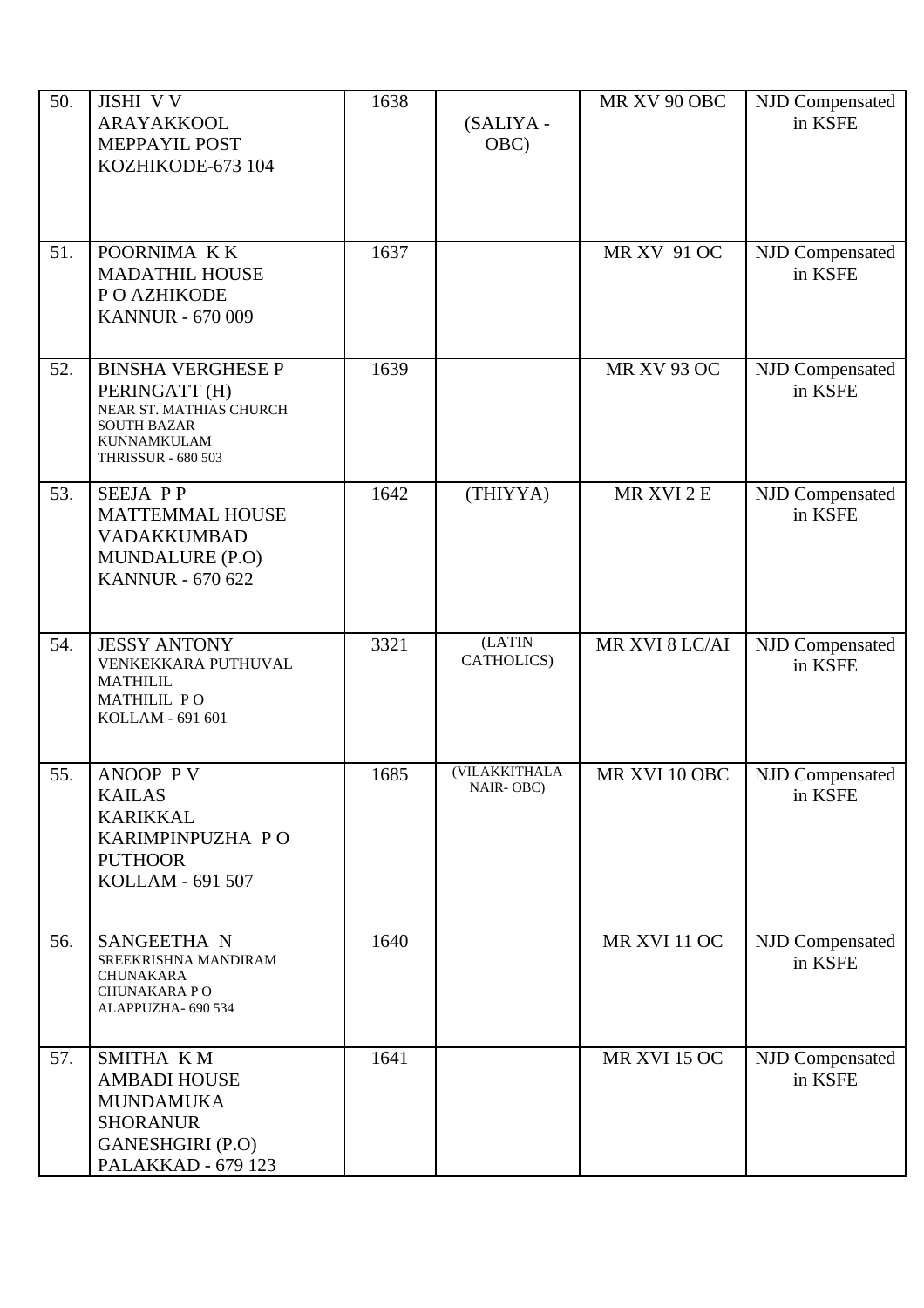| 58. | <b>RASEENA M</b><br><b>CHENAVILA VEEDU</b><br><b>THADICADU PO</b><br><b>ANCHAL</b><br>KOLLAM - 691 306                  | 2972         | (MUSLIM)             | MR XVI 16 M     | NJD Compensated<br>in KSFE |
|-----|-------------------------------------------------------------------------------------------------------------------------|--------------|----------------------|-----------------|----------------------------|
| 59. | NIBIN NORBERT<br><b>NIBIN VILLA</b><br>KANNIMMEL NAGAR-131<br>ERAVIPURAM PO<br>KOLLAM - 691 011                         | 3383         | (LATIN<br>CATHOLICS) | MR XVI 22 LC/AI | NJD Compensated<br>in KSFE |
| 60. | DIVYA KUMARI C<br><b>KUMAR BHAVAN</b><br><b>AEROM</b><br>THADICADU PO<br><b>ANCHAL</b><br>KOLLAM - 691 306              | 1643         |                      | MR XVI 25 OC    | NJD Compensated<br>in KSFE |
| 61. | ANU AG<br><b>GOVINDA VILASAM</b><br><b>CHEMMAKKAD</b><br>CHEMMAKKAD PO<br><b>PERINAD</b><br>KOLLAM - 691 603            | 1646         | (EZHAVA)             | MR XVI 28 E     | NJD Compensated<br>in KSFE |
| 62. | MOHAMED HASHIM P M<br>PADINJAKKARA HOUSE<br><b>POOMKULAM</b><br>PIRAYIRI POST<br>PALAKKAD - 678 019                     | 2979         | (MAPPILA)            | MR XVI 30 M     | NJD Compensated<br>in KSFE |
| 63. | <b>ASHA VM</b><br>TC 25/2200<br><b>SHIVA NANDANAM</b><br><b>THYVILA LANE</b><br><b>THAMPANOOR</b><br>TRIVANDRUM-695 001 | 1645         |                      | MR XVI 31 OC    | NJD Compensated<br>in KSFE |
| 64. | <b>VEENA B</b><br>PUSHPAGIRI<br>NETAJINAGAR 275<br>VALATHUNGAL PO<br>KOLLAM-691018                                      | S/L SC<br>43 | (THANDAN -<br>SC)    | MR XVI 32 SC    | NJD Compensated<br>in KSFE |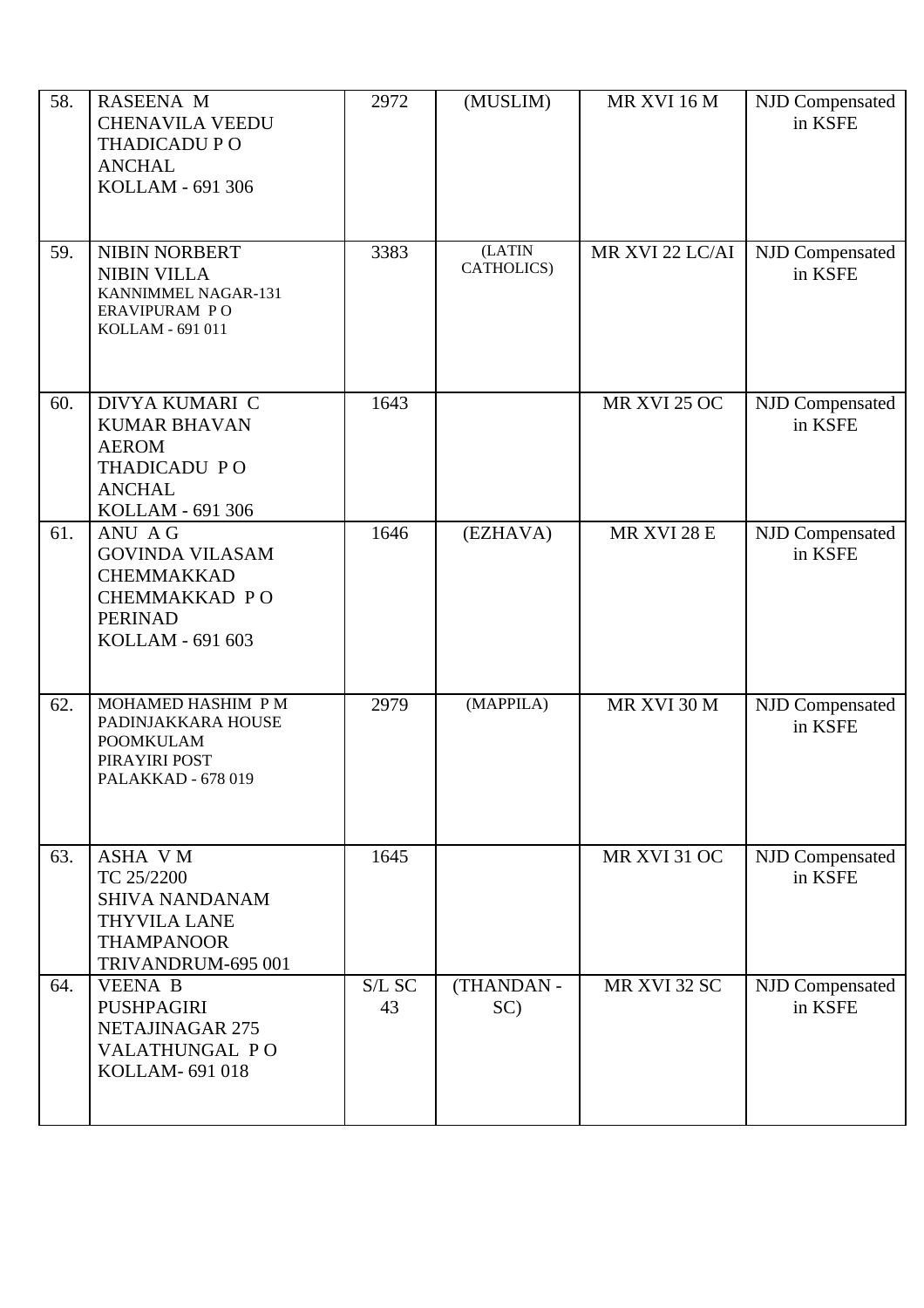| 65. | SMITHA VS<br><b>SANTHOSH BHAVAN</b><br><b>VELIYAM</b><br><b>VELIYAM PO</b><br>KOLLAM - 691 512                        | 1647         | (EZHAVA)                 | MR XVI 35 OC       | NJD Compensated<br>in KSFE |
|-----|-----------------------------------------------------------------------------------------------------------------------|--------------|--------------------------|--------------------|----------------------------|
| 66. | <b>JASEERA PM</b><br>PURAYIL HOUSE<br><b>MADAVOOR</b><br>MADAVOOR PO<br><b>NARIKKUNI (VIA)</b><br>KOZHIKODE - 673 585 | 2989         | (MAPPILA)                | MR XVI 36 M        | NJD Compensated<br>in KSFE |
| 67. | SHINY A<br>THARIYAKKODE HOUSE<br><b>KODUVAYUR</b><br>THANNISSERI POST<br>PALAKKAD - 678 501                           | 1649         | (EZHAVA)                 | MR XVI 37 OC       | NJD Compensated<br>in KSFE |
| 68. | SREELEKHA RAMACHANDRAN<br><b>REVATHY</b><br><b>NEAR POST OFFICE</b><br>CHEMPAZANTHY PO<br>TRIVANDRUM - 695 587        | 1720         | (VANIKA VAISYA -<br>OBC) | MR XVI 40 OBC      | NJD Compensated<br>in KSFE |
| 69. | MIDHUCHANDRA C<br>PULACHIKUNI HOUSE<br><b>KARIYAMBADI</b><br>KARIYAMBADI POST<br>PIN - 673 591                        | S/L ST<br>40 | (KURICHAN-<br>ST)        | MR XVI 44 ST       | NJD Compensated<br>in KSFE |
| 70. | <b>RAJEESH GOPI G</b><br><b>RESHMA BHAVAN</b><br>NADUVILAKKARA<br><b>UMAYANALLOOR (PO)</b><br>KOLLAM - 691 589        | 1650         |                          | MR XVI 45 OC       | NJD Compensated<br>in KSFE |
| 71. | HASEENA M<br><b>KADOORAN HOUSE</b><br><b>PUTHALAM</b><br><b>MUTTUNGAL</b><br><b>AREACODE</b><br>MALAPPURAM-673 639    | 2994         | (MAPPILA)                | <b>MR XVI 46 M</b> | NJD Compensated<br>in KSFE |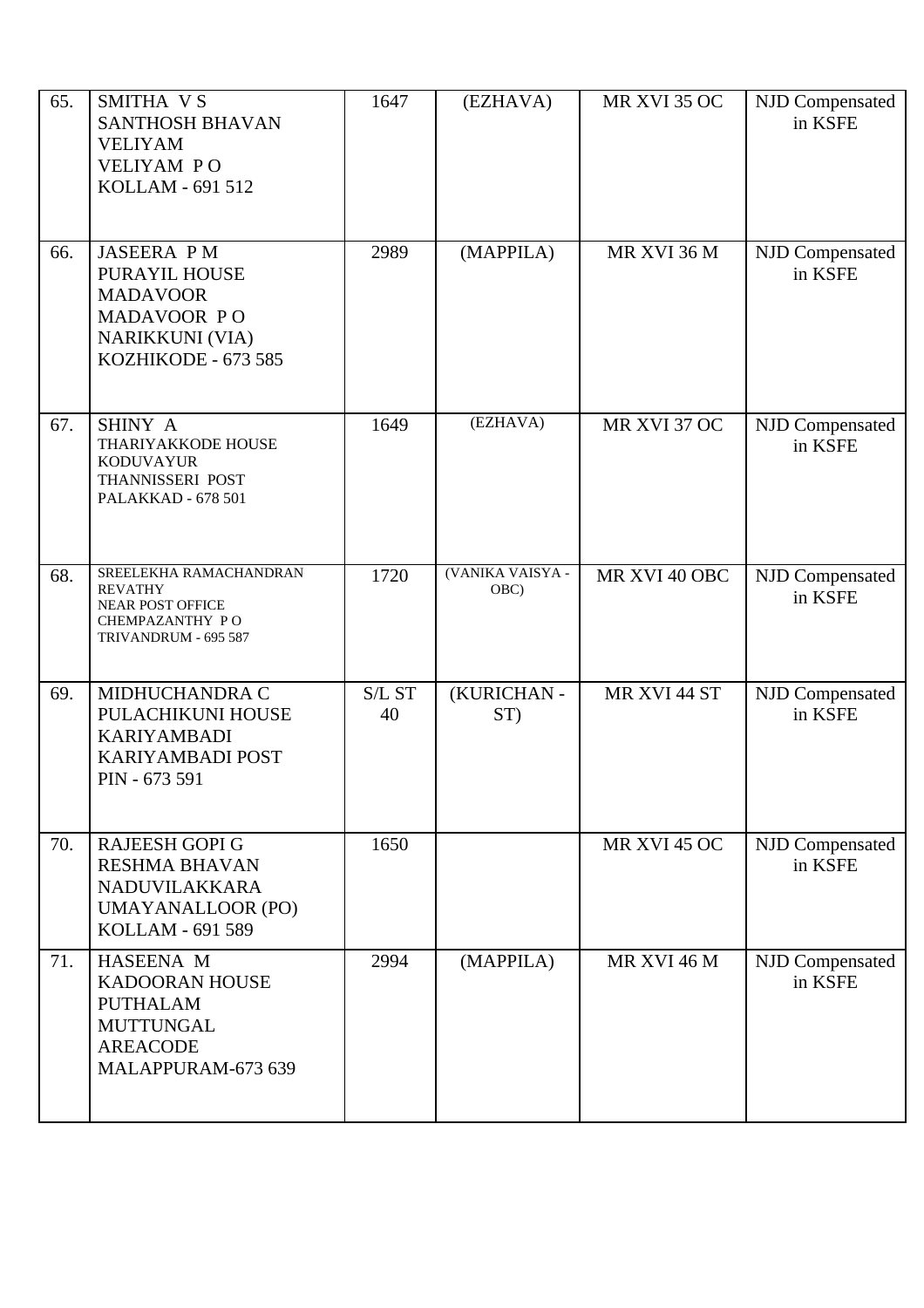| 72. | <b>SASIKALA N</b><br>NARANGAPARAMBIL-<br><b>HOUSE</b><br><b>PANAYUR</b><br><b>PALAKKAD - 679 522</b>                                             | 1651       |                                | MR XVI 47 OC | NJD Compensated<br>in KSFE |
|-----|--------------------------------------------------------------------------------------------------------------------------------------------------|------------|--------------------------------|--------------|----------------------------|
| 73. | SHIBU K<br>MULLENVAZHAVILA-<br><b>VEEDU</b><br><b>UNRA - 56</b><br><b>ULLASNAGAR</b><br><b>ELIPODE</b><br><b>THIRUMALA</b><br>TRIVANDRUM-695 006 | $S/L$ OX 2 | (CHRISTIAN<br>CHERAMAR-<br>OX) | MR XVI 48 OX | NJD Compensated<br>in KSFE |
| 74. | SMITHA P<br>NECHOOLI ILLAM<br><b>POOKKAD</b><br><b>THUVAKKODE</b><br>KOZHIKODE- 673 304                                                          | 1652       |                                | MR XVI 49 OC | NJD Compensated<br>in KSFE |
| 75. | <b>REJITHA GK</b><br><b>KARUNA BHAVAN</b><br><b>VENKAVILA</b><br><b>IRINCHAYAM PO</b><br>NEDUMANGAD<br>TRIVANDRUM-695 561                        | 1653       | (EZHAVA)                       | MR XVI 54 E  | NJD Compensated<br>in KSFE |
| 76. | <b>ABILA AL</b><br><b>CHAITRAM</b><br><b>VELIYAM</b><br><b>VELIYAM PO</b><br>KOLLAM - 691 540                                                    | 1654       | (EZHAVA)                       | MR XVI 57 OC | NJD Compensated<br>in KSFE |
| 77. | VIJULA NK<br><b>THRIPTHI</b><br><b>MOKAVOOR</b><br>ERANHIKKAL-673 303                                                                            | 1657       | (THIYYA)                       | MR XVI 58 E  | NJD Compensated<br>in KSFE |
| 78. | <b>REJITHA R</b><br><b>AMBIKA VILASOM</b><br><b>KALLIPARA</b><br><b>NANNIYODE</b><br>PACHA PO<br>TRIVANDRUM- 695 562                             | 1660       | (EZHAVA)                       | MR XVI 62 E  | NJD Compensated<br>in KSFE |